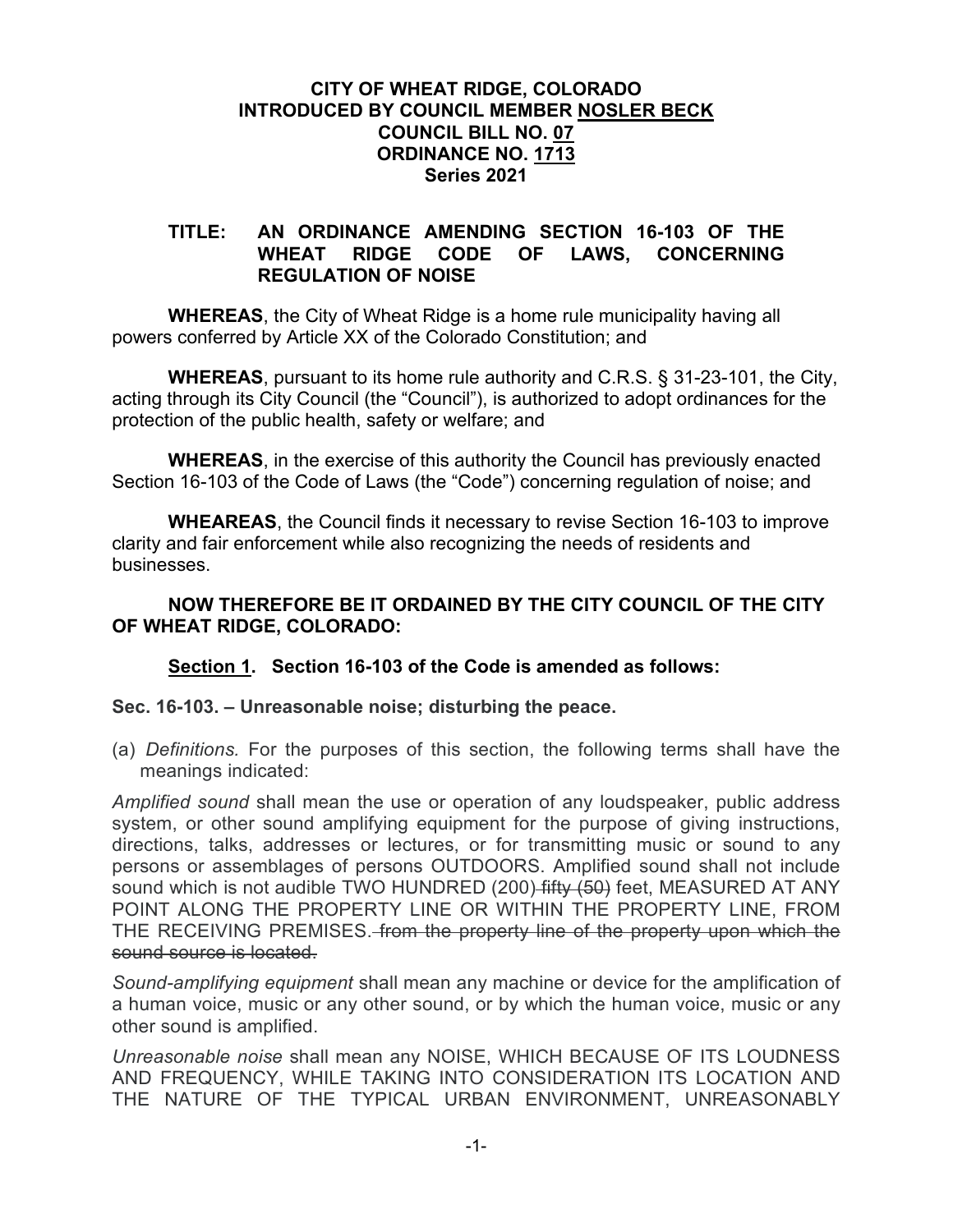DISTURBS, INJURES OR ENDANGERS THE COMFORT, REPOSE, HEALTH, PEACE OR SAFETY OF REASONABLE PERSONS OF ORDINARY SENSITIVITY excessive or unusually loud sound, or any sound which disturbs the peace and quiet of any neighborhood or causes damage to any property or business.

*Amplified sound event* shall mean an outdoor event at which amplified sound is permitted pursuant to this section.

*Event location* shall mean the real property owned or legally occupied by the permittee at which an amplified sound event is held, extending to the exterior property lines thereof. In the case of a residential neighborhood "block party" or similar function, the event location shall be the public street used for the event.

*UNAVOIDABLE NOISE* SHALL MEAN NOISE GENERLLY ASSOCIATED WITH TRANSPORTATION REGULATED BY THE COLORADO DEPARTMENT OF TRANSPORTATION (CDOT), FEDERAL HIGHWAY ADMINISTRATION (FHA), FEDERAL RAILROAD ADMINISTRATION (FRA), AND THE FEDERAL AVIATION ADMINISTRATION (FAA). SOME CONSTRUCTION NOISE CAN ALSO BE CLASSIFIED AS UNAVOIDABLE AND IS REGULATED ELSEWHERE.

(b) *Unlawful noise; residential and commercial properties.* It is unlawful for any person to make, continue or cause to be made or to permit or assist another to make, continue or cause to be made, any unreasonable noise which, under all of the circumstances presented, would annoy, injure or endanger the comfort, repose or peace of a person of ordinary sensitivities including but not limited to the following: the sounding of any horn, signaling device, or similar device on any automobile, motorcycle or other vehicle; any amplified signal from any bell, chime, siren, whistle or similar device intended for nonemergency purposes; any signaling device including fire, burglar, siren, whistle unless in an emergency; radios, televisions, boom boxes, phonographs, stereos, musical instruments and similar devices UNAVOIDABLE NOISE DOES NOT QUALIFY AS UNREASONABLE NOISE.

The foregoing noises and circumstances shall be deemed as prima facie unreasonable: if:

- (1) Any UNREASONABLE noise or sound which is audible fifty (50) ONE HUNDRED (100) or more feet from a mobile noise or sound source.
- (2) Any UNREASONABLE noise or sound which is audible within a private residence that the person responsible for the sound has no right to occupy, specifically including but not limited to apartments, common interest communities and other multiunit dwelling structures.
- (3) Any UNREASONABLE noise, sound source or any person or group of persons engaged in loud and continuing activities which are audible and MEASURED AT ANY POINT ALONG THE PROPERTY LINE OR WITHIN THE PROPERTY LINE OF THE RECEIVING PREMISES, fifty (50) or more feet from the noise source or at the property line of the property upon which the noise source is located or upon which such activities are taking place, continuing for a minimum of fifteen (15) minutes in a two (2) hour period.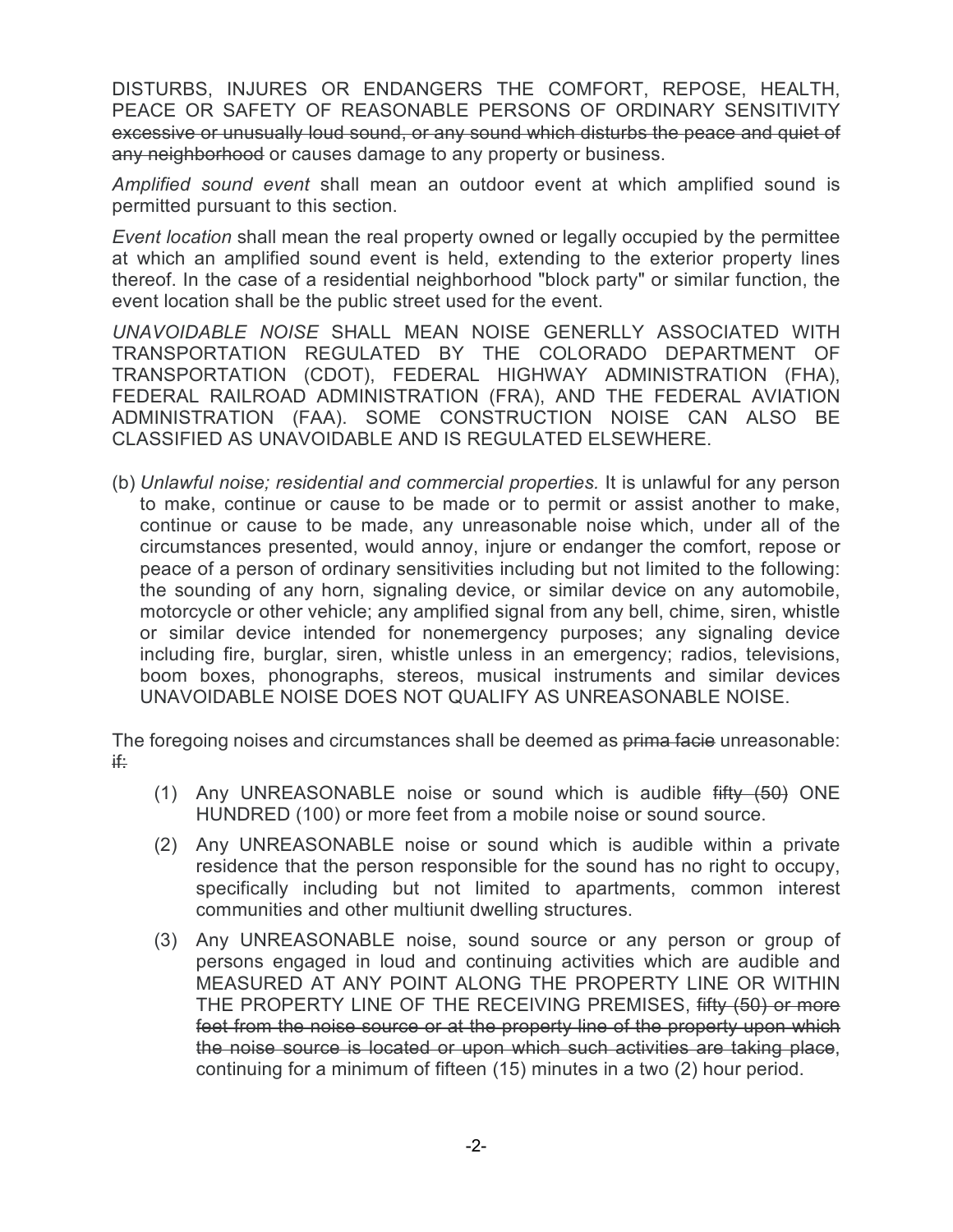- (4) Any person performing or permitting the performance of trash pickup with a truck which has a compactor or the capacity to raise and dump dumpsters in any area zoned for residential uses between the hours of 10:00 p.m. and 7:00 a.m. For purposes of this paragraph, testimony that the name of a business which holds itself out as being in the business of trash hauling was written on the trash truck shall be prima facie evidence that the trash truck was owned by and under the control of the employer so identified.
- (c) *Unlawful noise; industrial properties.* It shall be unlawful for any person to emit or cause to be emitted any noise which leaves the premises on which it originates, crosses a property line, and enters onto any other premises in excess of the sound pressure levels during the time periods as specified in table A.
	- (1) The noise source shall be measured at any point along the property line or within the property line of the receiving premises to determine compliance with this section.
	- (2) The decibel level of any noise regulated on a decibel basis by this article shall be measured by a sound level meter. The test results shall be prima facie evidence if administered in conformance with the American National Standards Institute. In order to implement and enforce this article effectively, the chief of police shall promulgate standards and procedures for using and testing sound level meters used in the enforcement of this article.

| Receptor premises 7:00 a.m. -10:00 p.m./10:00 p.m. -7:00 a.m. |             |            |            |
|---------------------------------------------------------------|-------------|------------|------------|
| Source premises                                               |             |            |            |
|                                                               | Residential | Commercial | Industrial |
| Industrial                                                    | 55/50       | 65/60      | 80/75      |

Table A: Allowable Noise Levels (in DBA) with Time of Day Allowance

- (3) Notwithstanding the foregoing, a business owner in an industrial zone district, upon which there exists a noise source in operation at the time this subsection 16-103(c) becomes effective, may apply to the city manager for a permit for a different decibel level, requirement, and/or time limitation specific to such real property. Such real property owner will submit the following to the city manager as an application for such permit:
	- a. A written request for the decibel level, time and day of week limitations and other elements of the permit desired.
	- b. A noise study prepared by a licensed professional engineer supporting the ability of the applicant to comply with the permit levels and conditions requested or to be imposed.
	- c. Any other documents required by the city manager to render the application complete.

The city manager will review the application materials and meet with the applicant within thirty (30) days of such submittal, and shall recommend to city council approval, approval with conditions, or denial of the application by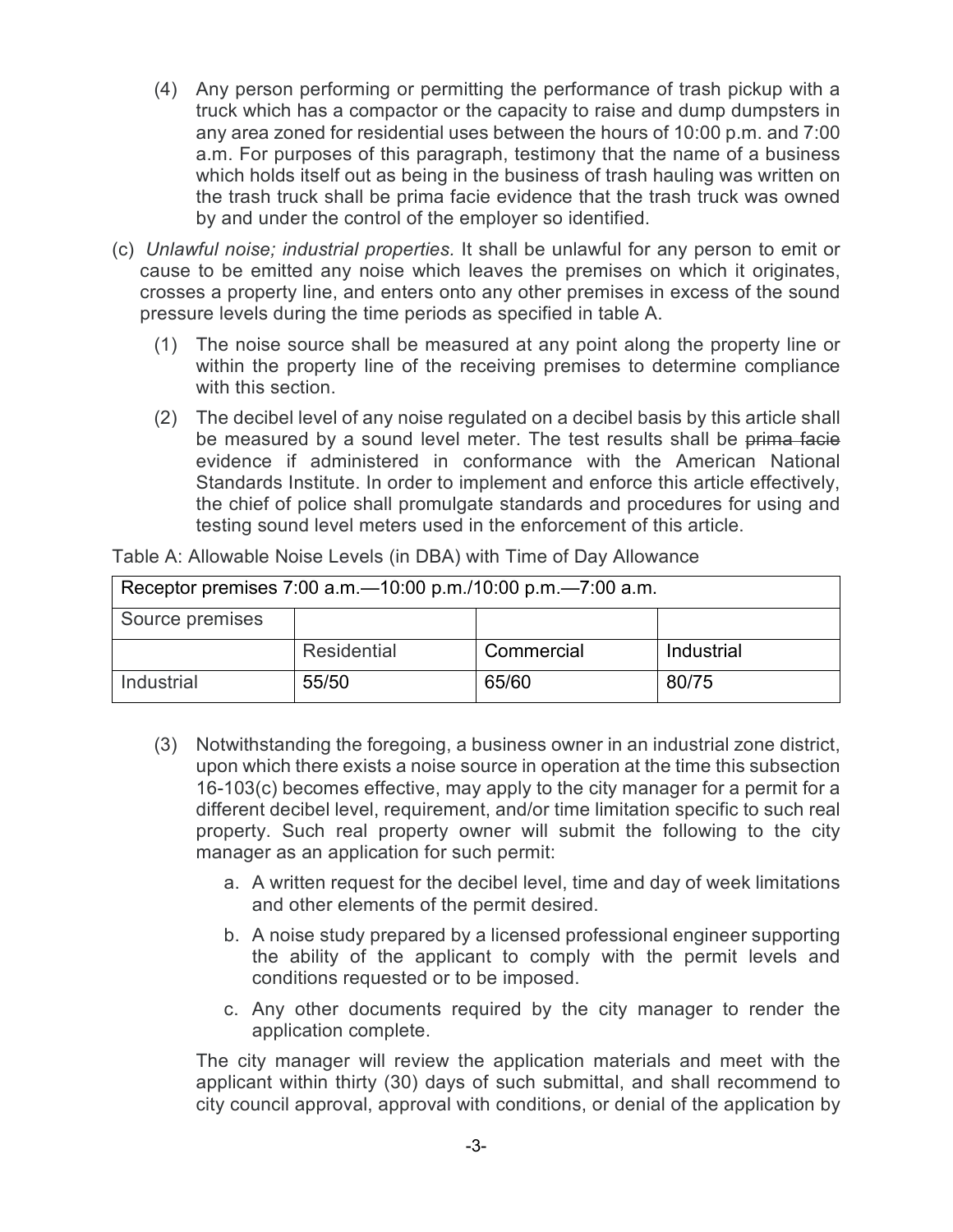city council. the decision of city council shall be the final decision of the city, subject to judicial appeal. Permit conditions may include but are not limited to: permitted decibel level(s), time and day of week limitations, term of permit and whether renewal periods are permitted, neighborhood outreach and education, contact for complaints, and authority for the city manager to revoke the permit for failure to comply with limitations and conditions. If the city council approves the permit the city manager will issue the permit.

- (d) *Permit for OUTDOOR amplified sound event.* No person shall CONDUCT AN OUTDOOR AMPLIFIED SOUND EVENT use or cause to be used any loudspeaker, loudspeaker system, sound amplifier or any other machine or device which produces, reproduces, or amplifies sound outside of buildings or other enclosed structures in a manner which exceeds the levels specified in subsection 16-103(b), without first obtaining a permit to do so. The event sponsor must apply for and receive Aan administrative permit for the event, on forms provided by the city clerk. An outdoor amplified sound event is permitted under this section under the following conditions:
	- (1) A MAXIMUM OF EIGHT (8) PERMITS MAY BE ISSUED FOR THE SAME LOCATION DURING A SINGLE CALENDAR YEAR, BY THE CITY CLERK, SUBJECT TO THE CONDITIONS AND RESTRICTIONS IN SUBSECTION 103(d)(3) BELOW.
	- (2) IF AN APPLICANT WISHES TO OBTAIN PERMITS FOR MORE THAN EIGHT (8) OUTDOOR AMPLIFIED SOUND EVENTS AT THE SAME LOCATION DURING A SINGLE CALENDAR YEAR, AN APPLICATION FOR ALL SUCH PROPOSED EVENTS MUST BE MADE TO AND ACTED UPON BY THE CITY MANAGER OR DESIGNEE AND, UPON APPEAL, BY THE CITY COUNCIL UNDER THE FOLLOWING PROCEDURES:
		- i. THE APPLICATION SHALL BE FILED WITH THE CITY MANAGER.
		- ii. A NEIGHBORHOOD MEETING ON THE APPLICATION SHALL BE HELD BY THE APPLICANT, UPON 10 DAYS WRITTEN NOTICE TO ALL BUSINESSES AND RESIDENTS WITHIN 300 FEET OF THE EXTERIOR PROPERTY LINE OF THE PROPOSED EVENT LOCATION.
		- iii. THE CITY MANAGER MAY GRANT, GRANT WITH CONDITIONS, OR DENY THE APPLICATION, IN WHOLE OR IN PART, AND IN DOING SO MAY APPLY THE FOLLOWING CRITERIA, IN ADDITION TO OTHER SITE-SPECIFIC CONSIDERATIONS:
			- A. PROXIMITY OF THE PROPOSED OUTDOOR AMPLIFIED SOUND EVENTS TO RESIDENTIAL NEIGHBORHOODS, MEDICAL FACILIITES AND SCHOOLS;
			- B. THE APPLICANT'S HISTORY OF PAST COMPLIANCE WITH THE REQUIREMENTS OF THIS SECTION;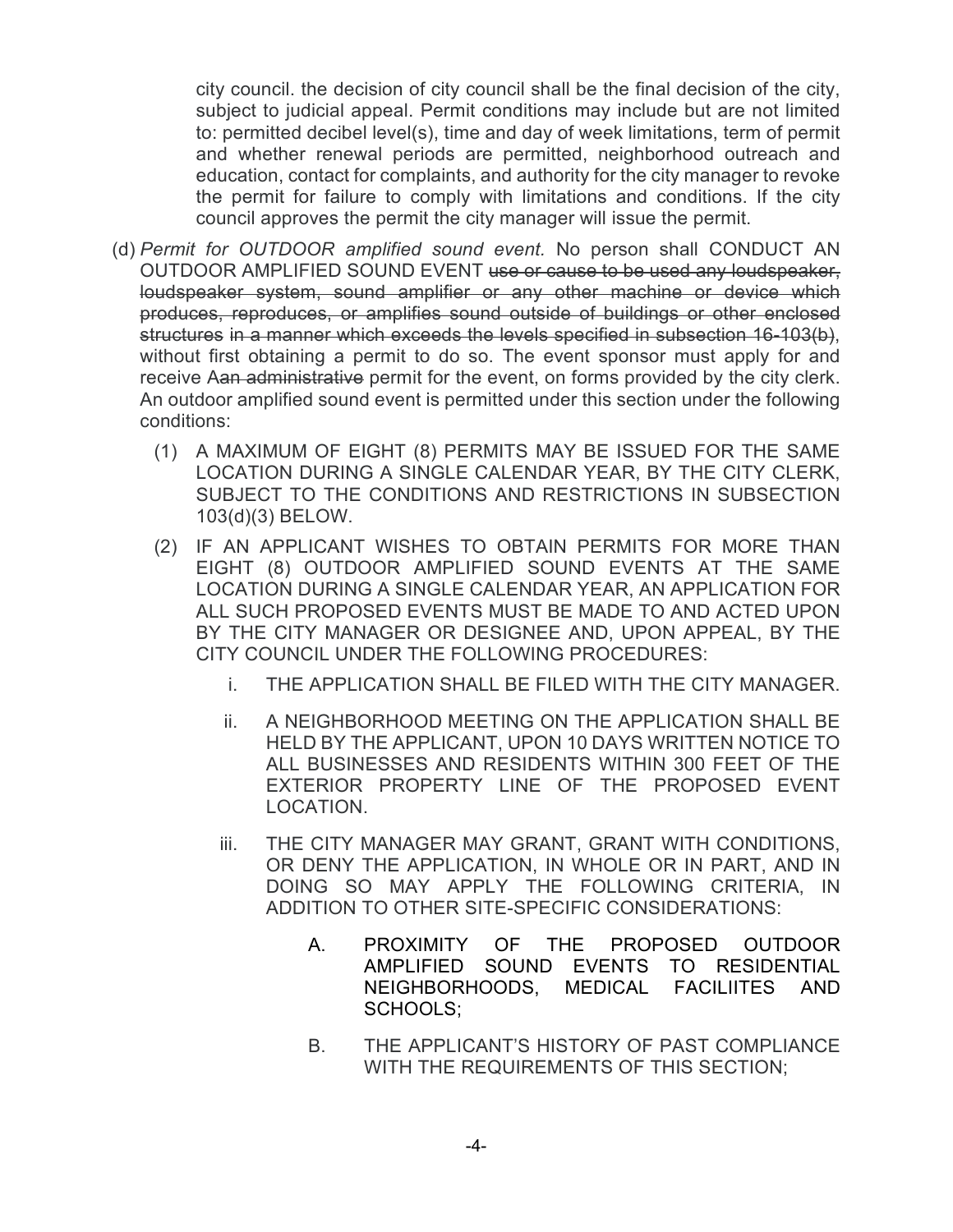- C. THE HARDSHIP TO THE APPLICANT, THE COMMUNITY AND OTHER PERSONS OF NOT GRANTING THE PERMIT AGAINST THE ADVERSE IMPACT ON THE HEALTH, SAFETY AND WELFARE OF PERSONS AFFECTED.
- iv. THE DECISION OF THE CITY MANAGER MAY BE APPEALED WITHIN 7 DAYS OF THE DECISION DATE BY THE APPLICANT OR ANY RESIDENT OR BUSINESS OWNER WITHIN 300 FEET OF THE EVENT LOCATION BY FILING WRITTEN NOTICE OF THE SAME WITH THE CITY MANAGER.
- v. THE CITY COUNCIL SHALL CONDUCT A PUBLIC HEARING ON THE APPEAL, FOLLOWING NOTICE TO THE APPLICANT AND ANY RESIDENT OR BUSINESS OWNER WITHIN 300 FEET OF THE EVENT LOCATION. THE COUNCIL MAY UPHOLD, MODIFY, OR REVERSE THE CITY MANAGER'S DECISION, IN WHOLE OR IN PART.
- vi. THE DECISION OF THE CITY MANAGER, OR IF APPEALED, THE COUNCIL, SHALL BE THE FINAL DECISION OF THE CITY, SUBJECT TO JUDICIAL APPEAL.
- (3) ALL OUTDOOR AMPLIFIED SOUND EVENT PERMITS, SHALL BE SUBJECT TO THE FOLLOWING REQUIREMENTS IN ADDITION TO THOSE IMPOSED BY THE CITY MANAGER IN EACH CASE:
	- i. The application shall be approved, approved with conditions, or denied BY THE APPROVING AUTHORITY eity manager after review by the police department and any other city department as appropriate.
	- ii. No OUTDOOR amplified sound event permit may be issued for an event outside of the hours of 9:00 a.m. and 9:00 p.m. Sunday through Thursday and 9:00 a.m. and 10:00 p.m. Friday and Saturday. Within this time range, OUTDOOR amplified sound events may be limited in duration as determined by the APPROVING AUTHORITY city manager.

A permit shall not be issued for the same location more than six (6) times during any one-year period.

- iii. The permit shall not authorize, allow, or otherwise permit the production, reproduction, or amplification of sound which exceeds seventy-five (75) dBA when measured from the nearest receiving property.
- iv. Conditions may be imposed on the permit to address the nature and location of the specific event. Failure of the permittee to comply with the conditions may result in the permit being revoked.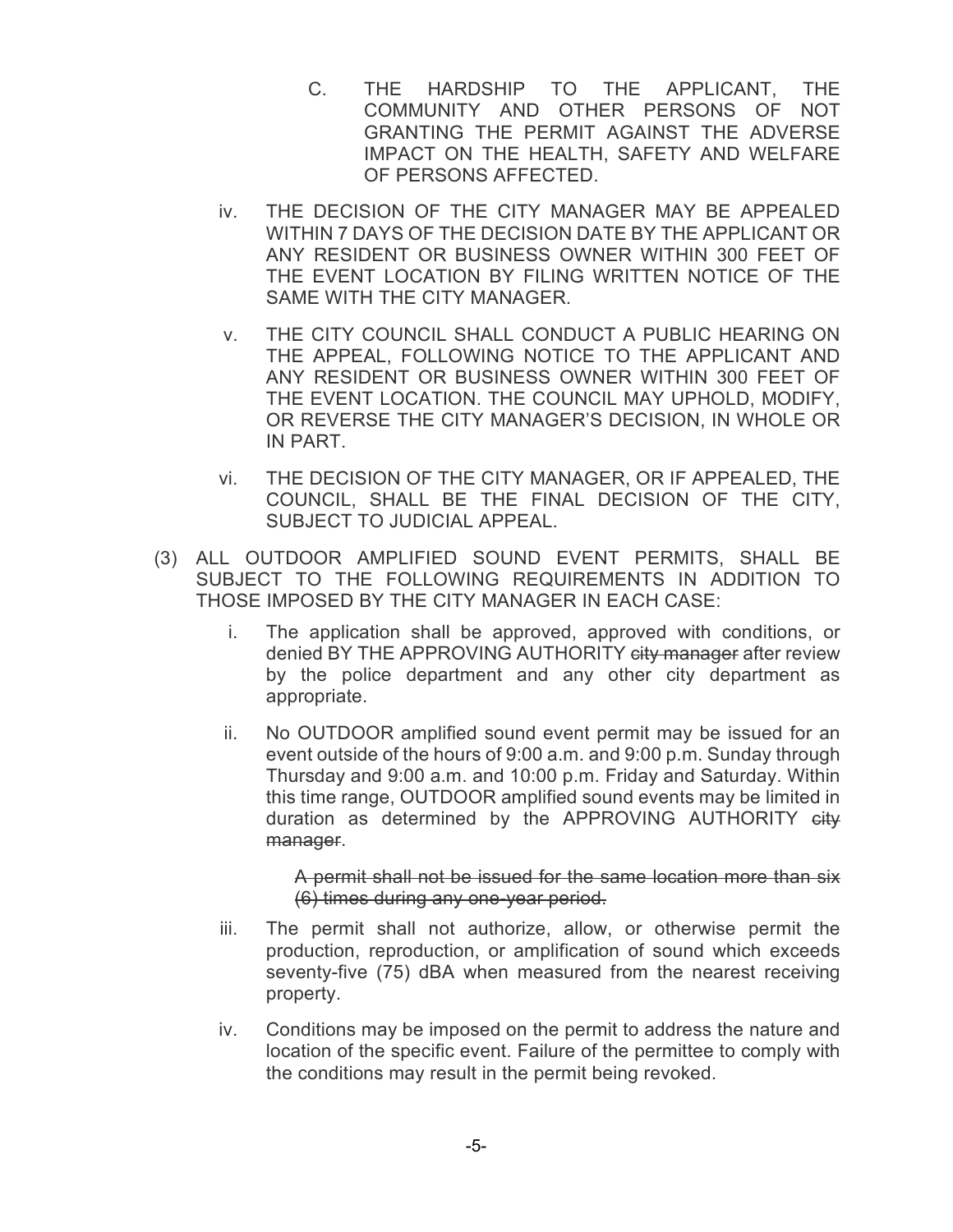The event sponsor shall post, at the event location, and deliver flyers to all residences and businesses within a three hundred (300) foot radius of the exterior property line of the event location, advising the surrounding neighborhood of the date and permitted times of the event, no later than seven (7) days before the event.

- v. The police department shall have authority to require the permittee to reduce the sound volume, curtail the hours of the event, or close the event entirely, if the sound level at the event, evaluated at the property line of the complaining party constitutes, in the police department's sound judgment, unreasonable noise.
- (4) An OUTDOOR amplified sound event for which a permit has been issued shall be exempt from the provisions of  $(b)(1)$ ,  $(b)(2)$  and  $(b)(3)$  of this section.
- (e) Noise caused in the performance of emergency work for the immediate safety, health, or welfare of the community or individuals of the community, or to restore property to a safe condition following a public calamity shall not be subject to the provisions of this section.
- (f) Any member of the police department who personally observes a violation of this section may serve as the complaining party in the prosecution of such violation, regardless of whether the officer's observation was initiated by the complaint of another party.
- (g) Any activity or noise source conducted or caused by an activity conducted or sponsored or approved by the city shall be exempt from the requirements of this section.
- (h) ENFORCEMENT. THE CITY MAY CANCEL, REVOKE, SUSPEND OR SUMMARILY SUSPEND THE BUSINESS LICENSE OF ANY BUSINESS WHICH PERMITS NOISE IN VIOLATION OF THIS SECTION, PURSUANT TO THE PROCEDURES IN CODE SECTIONS 11-30 THROUGH 11-32.

**Section 2. Severability, Conflicting Ordinances Repealed.** If any section, subsection or clause of this Ordinance shall be deemed to be unconstitutional or otherwise invalid, the validity of the remaining sections, subsections and clauses shall not be affected thereby. All other ordinances or parts of ordinances in conflict with the provisions of this Ordinance are hereby repealed.

**Section 3. Effective Date.** This Ordinance shall take effect fifteen (15) days after final publication, as provided by Section 5.11 of the Charter, provided, however, holders of OUTDOOR amplified sound event permits issued prior to the effective date hereof shall be entitled to: (1) rely on such permits as valid for the entire calendar year 2021, and (2) apply for no more than two (2) additional permits for calendar year 2021 pursuant to Section 16-103(d)(1) as revised hereby.

**INTRODUCED, READ, AND ADOPTED** on first reading by a vote of 8 to 0 on this 10<sup>th</sup> day of May 2021, ordered published in full in a newspaper of general circulation in the City of Wheat Ridge, and Public Hearing and consideration on final passage set